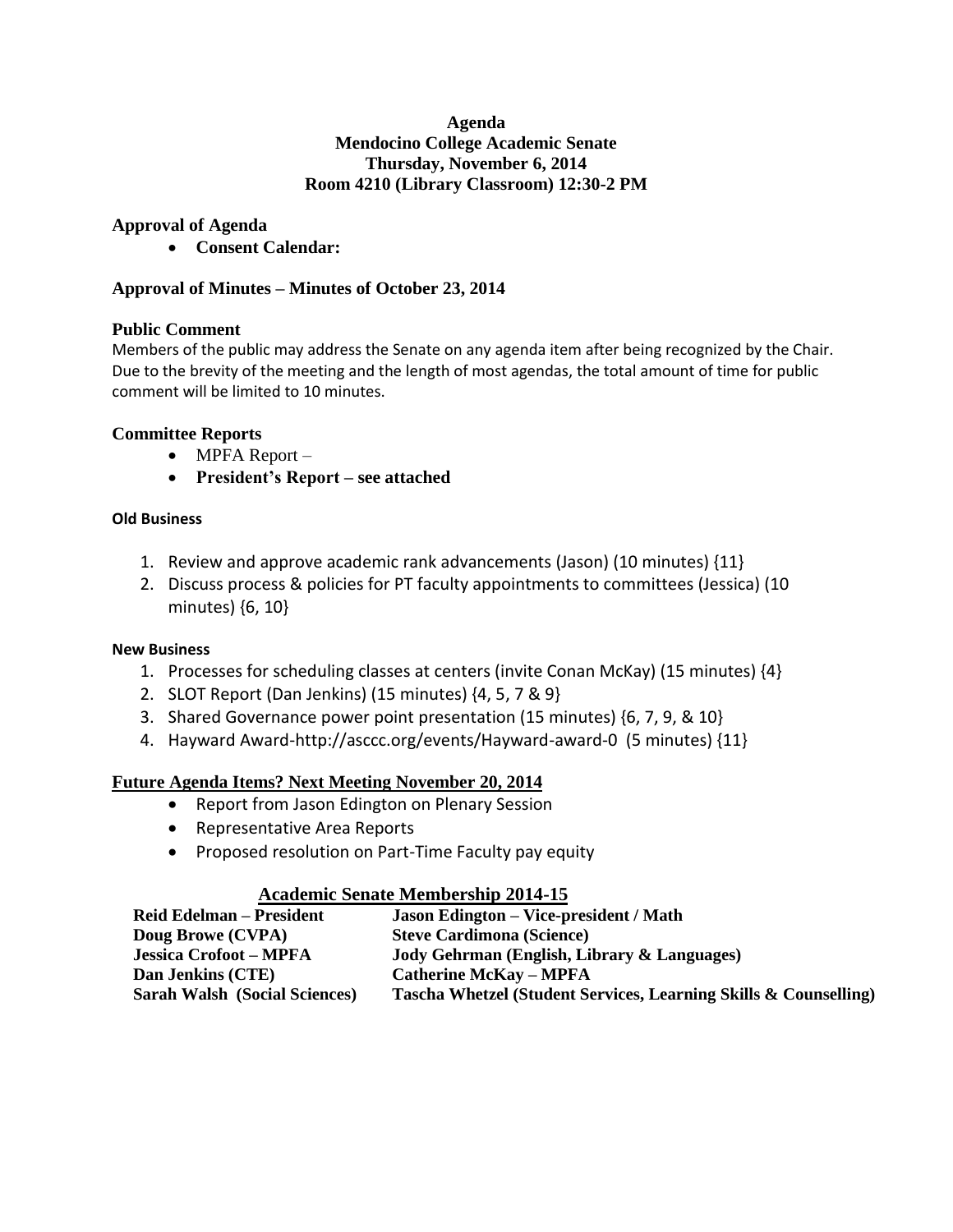## MINUTES Mendocino College Academic Senate Thursday, October 23, 2014 12:30 – 2:00 p.m. - Room 4210

| Call to Order           | Reid Edelman called the meeting to order at 12:37 p.m.                                                                                                                                                                                                                                                                                                    |  |
|-------------------------|-----------------------------------------------------------------------------------------------------------------------------------------------------------------------------------------------------------------------------------------------------------------------------------------------------------------------------------------------------------|--|
| Present                 | Catherine McKay, Jessica Crofoot, Jason Edington, Sarah Walsh, Dan Jenkins,<br>Doug Browe, Tascha Whetzel and Jody Gehrman                                                                                                                                                                                                                                |  |
| Absent                  | <b>Steve Cardimona</b>                                                                                                                                                                                                                                                                                                                                    |  |
| Guests                  | President Arturo Reyes                                                                                                                                                                                                                                                                                                                                    |  |
| Agenda Approval         | M/S/C ( <i>Edington/Crofoot</i> ) to approve the Agenda of October 23, 2014                                                                                                                                                                                                                                                                               |  |
| <b>Minutes Approval</b> | M/S/C ( <i>Edington/McKay</i> ) to approve the Minutes of October 9, 2014,<br>with a change.                                                                                                                                                                                                                                                              |  |
| <b>Public Comment</b>   | None                                                                                                                                                                                                                                                                                                                                                      |  |
| Committee Reports       | MPFA - Jessica attended the CCA Conference and will be attending an<br>additional conference in Los Angeles. She will have a written report for the next<br>meeting on November 6.                                                                                                                                                                        |  |
|                         | <b>President's Report</b> – The report is attached. The following information is<br>included: PBC (10/7/14); Point Arena Ad Hoc Committee (10/9/14);<br>VP/Deans/Senate Meeting (10/14/14); Point Arena Ad Hoc Committee<br>$(10/14/14)$ ; and Special Meeting – BOT $(10/15/14)$                                                                         |  |
| Old Business            | <b>Campus Equity Committee</b><br>An Equity Plan for the campus needs to be created by December. An action item<br>needs to be approved by the Senate.                                                                                                                                                                                                    |  |
|                         | The Lead Faculty - Senate Representative is Sarah Walsh                                                                                                                                                                                                                                                                                                   |  |
|                         | M/S/C (Jenkins/Browe) to approve the following committee members to serve on<br>the Campus Equity Committee: Tascha Whetzel, Jessica Crofoot, Jordan<br>Anderson, Leslie Banta, Maria Cetto and Rhea Hollis                                                                                                                                               |  |
| <b>New Business</b>     | <b>Campus Issues - President Arturo Reyes</b><br>President Reyes thanked Edelman for allowing the conversation to take place.                                                                                                                                                                                                                             |  |
|                         | President Reyes mentioned the following: When he first arrived at Mendocino<br>College there were issues that needed to be dealt with. First and foremost was the<br>upcoming Accreditation team visit. President Reyes mentioned that it was an<br>important moment for him when Edelman and Jenkins both spoke up during the<br>Accreditation meetings. |  |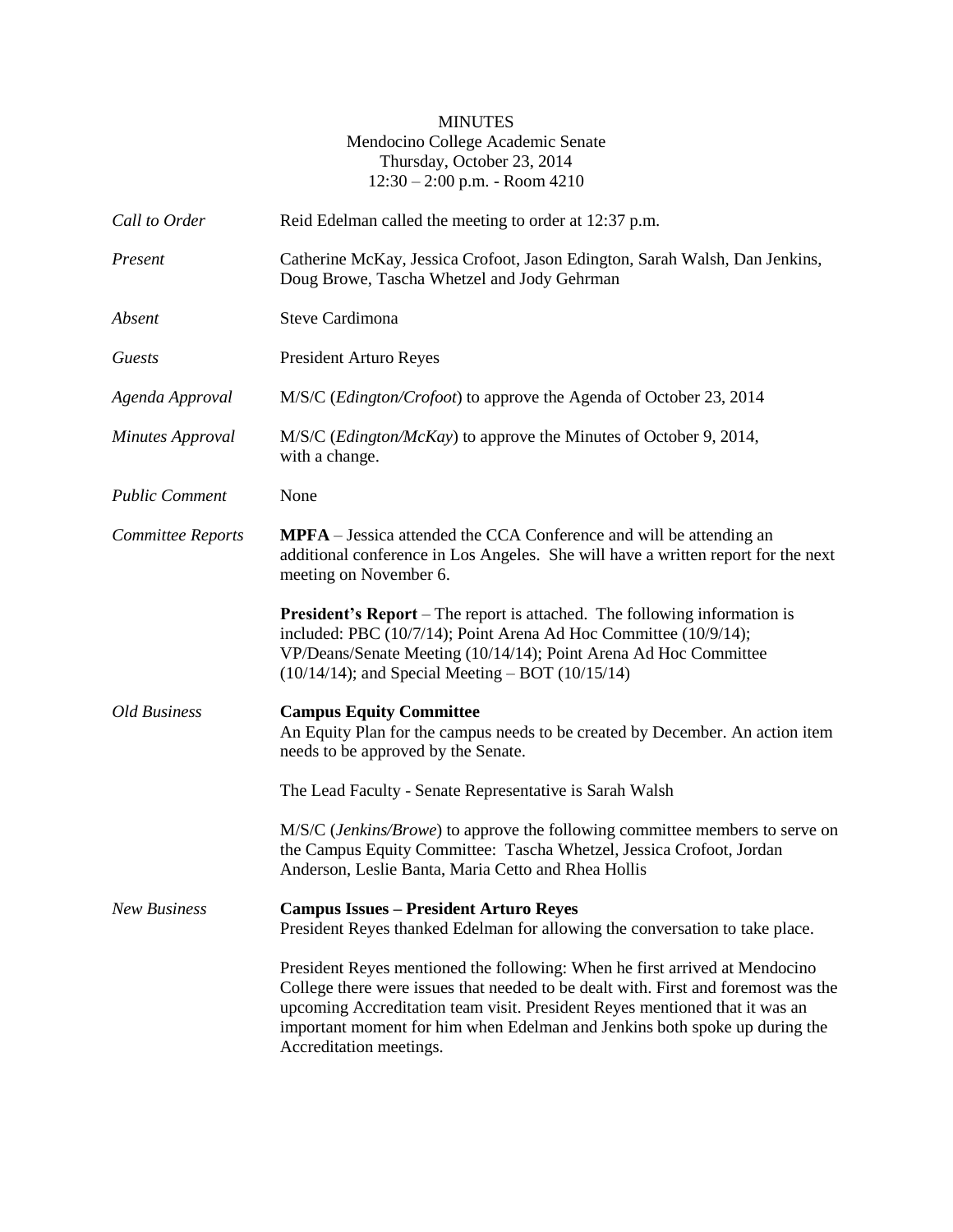The Accreditation took away time that would otherwise have been spent with office staff, attending faculty meetings and classroom visits. Instead, his time was taken away by attending a variety of meetings.

President Reyes has had some small group interactions with faculty through department lunch meetings. He planned to meet with every member, but this did not materialize.

He thanked the Senate for the work completed on Minimum Qualifications, Policies, Degrees, Curriculum, and other ongoing efforts.

He feels the workload is more doable due to the hiring of the HR Director, The Deans, The Director of Public Relations, etc.

Many personnel issues have taken place. These issues cannot be discussed due to confidentiality. President Reyes mentioned that all issues go through a particular process. Any decision that was/is made has gone through a process.

#### **Enrollment -**

There is always room for improvement. He would like the campus to appear more welcoming for students and the community. He is working on signage with the Director of Public Relations to improve information for students.

President Reyes mentioned that he was concerned with the demographics when he first came to Mendocino College. He tries to look at the solutions, the need to get the Latino community on campus and enrolled in classes. He is pleased that Mendocino College has become a Hispanic Serving Institution. Those funds will come to the College as a whole, not just to serve the Latino community.

The enrollment target is 2900 this year. The Gala helped to raise funds for the Viticulture program. He also mentioned the men's soccer program. If the program was not established at Mendocino College those students may have attended SRJC instead. Offering the soccer program allowed those students to attend classes, but also a chance to offer classes and opportunities to the next generation of students since the players, their families and friends will come onto campus for the games. This is one example of how we can attract new students. He would like to make the town a "college-going" culture. He allowed visiting students to come to his office. He would like to make the College more welcoming to the community and get them on campus.

President Reyes mentioned the offering of facilities for meetings, etc. The College is not making a lot of money by doing so. He hopes to change the culture by using various approaches.

He mentioned, if the goal is to get to an enrollment of 3100 to stabilize our budget then other issues fall into perspective, which means, get the community here to help reach budget goals and increase enrollment.

#### **Instructional Service Agreements -**

Tascha mentioned Instructional Service Agreements that are being used by various colleges. The agreements have been approved by the Chancellor's Office.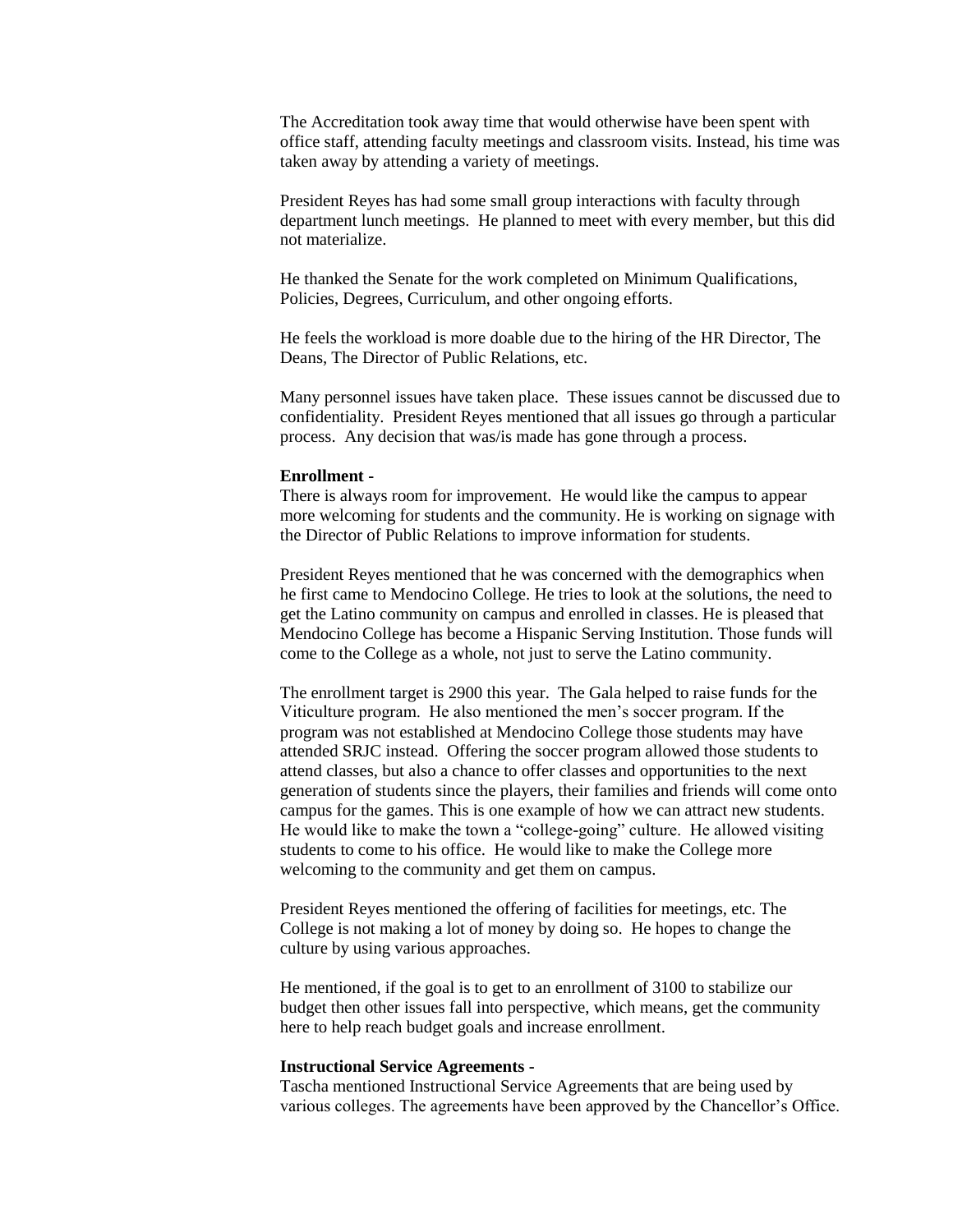The field institute is designed to teach farm workers English, so they can eventually own their own businesses. The institute is an opportunity to teach ESL in communities where the colleges do not need growth.

Edelman mentioned that a list of rules on ISAs has been provided by the Chancellor's Office. Interested individuals will have to become our faculty, be evaluated and meet our minimum qualifications. Any expectations from our faculty would need to be applied as well.

President Reyes suggested that the group come to a future Senate meeting to tell of their plans. He mentioned, within the State, people are under served. Additional information regarding this topic is necessary.

Walsh mentioned that the ESL program goes to areas outside the College. Various locations are used to teach classes. This endeavor helps to serve a population that wants to learn and assists the College with enrollment numbers.

#### **Communication -**

Jenkins mentioned to President Reyes, when you have an idea and would like to run with it, there may be other variables that need to be verified.

President Reyes' response - when he hears about things, he mentions it to particular individuals to provide information to constituents. He asked how he should make things more public.

Jenkins suggested that he get the Senate, PBC and the Deans involvement, as well as, the faculty within the area that are immediately involved.

Edelman mentioned that the previous President, Kathyrn Lehner, had the advantage of knowing and working with faculty.

Jenkins mentioned - when something comes up that is associated with a discipline, connect with those individuals, some areas have many community members that may want or may need to be involved.

President Reyes mentioned – that it was his understanding that all dealings have to go thru the Senate, that the President needs to be involved. He is trying to be careful not to intrude. He has found that Mendocino College is a small place and it is a small community. He needs to work on communication and have the correct approach.

Edington mentioned there are issues, question of connections, providing of information. Faculty would like to be informed of various decisions being made so they can have input and be involved.

Edelman mentioned that he would like President Reyes to attend a Faculty meeting on February 19th.

President Reyes will continue with the Newsletter to share information. Faculty should feel free to come by, talk with Mary and schedule a meeting.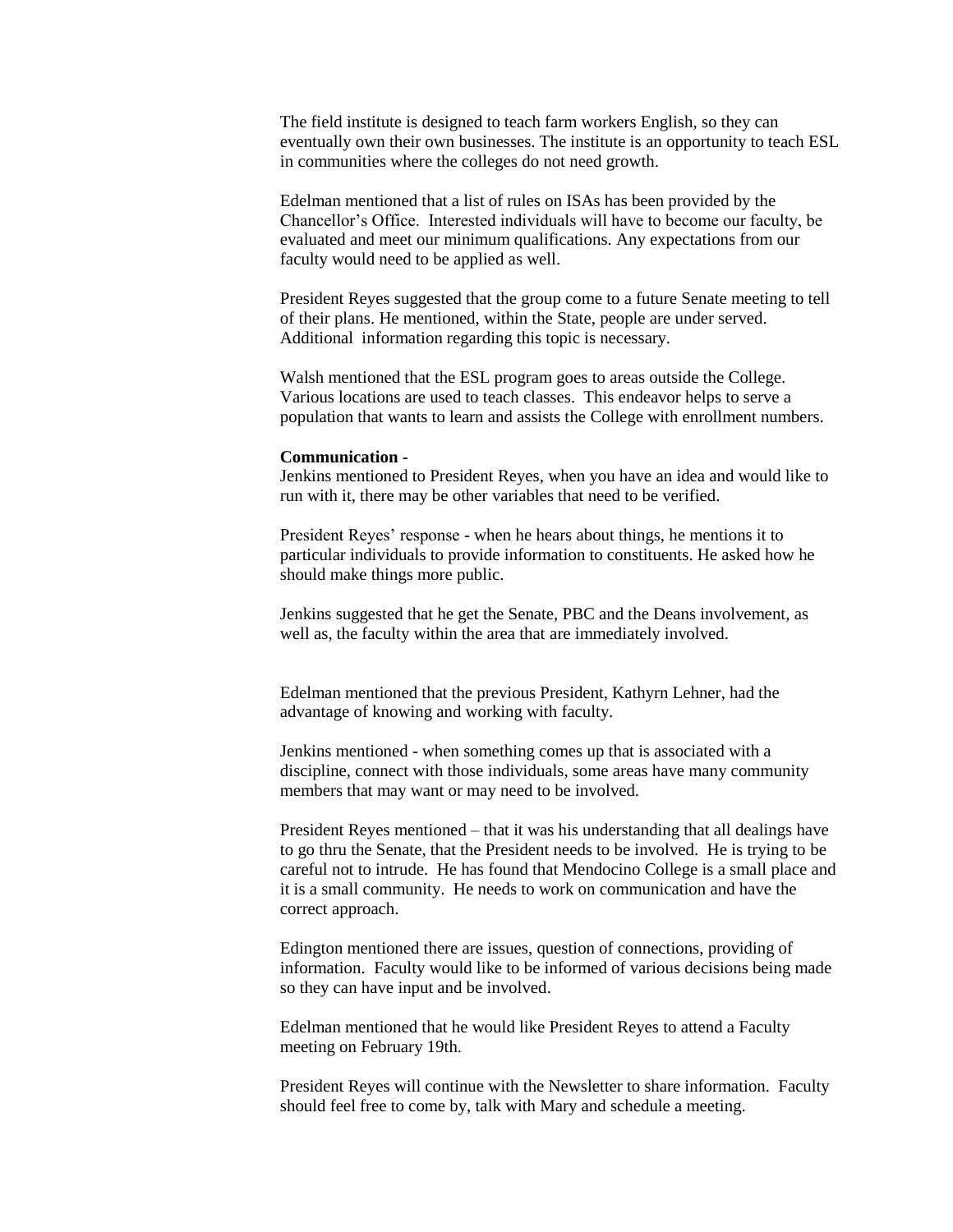Edelman mentioned having a department meeting with CVPA Faculty when Arturo first arrived. He suggested that those department meetings continue.

President Reyes appreciated the opportunity and will attend the Faculty meeting in February.

#### **Fort Bragg -**

President Reyes mentioned that Fort Bragg is an opportunity to reach FTE goals. The opportunity to grow is tremendous, he said. It makes logical sense within our county. We are closer than the College of the Redwoods in Eureka. He mentioned, "We do Centers Well!"

Fort Bragg is an opportunity to help us in the short term and is currently looking at the possibilities of long-term. If the substantive change is approved, 2017/18 is the date where we would need to acquire the territory. In 2017/18 we would need to have 250 FTES in order to receive the \$275,000 for Center status. July 1, 2017 we would need to have 250 FTES.

Until we take over, College of the Redwoods will receive \$275,000. They will subtract their expenses and provide Mendocino College with the remaining funds. We are getting the apportionment, which is helping with stability and an opportunity to serve students. There will be a projection and numbers will be updated at PBC. A feasibility study will take place in early spring. ACCJC will not let us go there if it is not feasible.

#### **Live Streaming of Classes -**

Jenkins mentioned that he needs leadership for live streaming of classes and is asking for assistance from IT. Mendocino College has the equipment and needs leadership to provide this. He suggested that this be a role for the President, given the input from Faculty, the research and the necessary help to move forward. Jenkins mentioned that Faculty appreciated the prior president's leadership in this goal. He asked that President Reyes lend his support as well. President Reyes' response indicated a concern about addressing this sort of need when asked versus following college processes as faculty are requesting

President Reyes mentioned that he will continue to attend department meetings.

Edelman thanked President Reyes for attending the Senate meeting.

#### **Topics for upcoming faculty meeting – October 30th**

- Food provided by Social Sciences
- 1.) New SARS software  $&$  Faculty group for vetting and  $1 2$  volunteers
- 2.) Update on Minimum Qualifications & Assigning Courses to Disciplines
- 3.) Faculty Support for the College Foundation
- 4.) Kognito Training Introduction
- 5.) "**Spotlight on Teaching**" Doug Browe

#### *Future Agenda -* Review and approve academic rank advancements

- *-* Committee Structure Committee Handbook
- *-* Discuss process & policies for Part-Time Faculty appointments to committees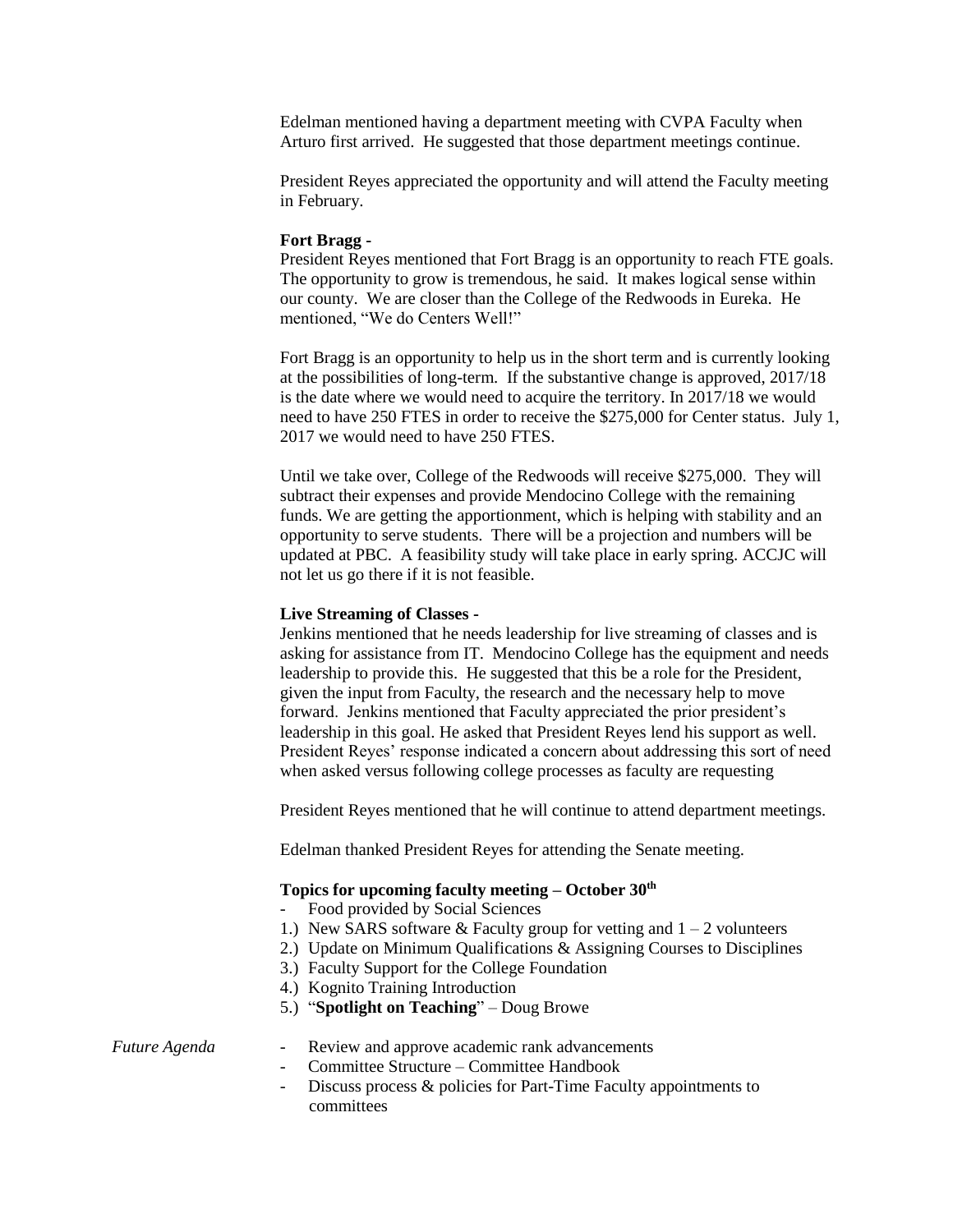- *-* View Leslie's Shared Governance PowerPoint
- *-* Scheduling between the Centers and the Main Campus and faculty involvement.
- *-* SLOT Report

*Adjournment* The meeting adjourned at 1:55 p.m.

## **Academic Senate Membership 2014/2015**

| Reid Edelman – President      | Jason Edington – Vice President/Math        |
|-------------------------------|---------------------------------------------|
| Doug Browe $-CVPA$            | Steve Cardimona – Science                   |
| Jessica Crofoot – MPFA        | Jody Gehrman – English/Library/Languages    |
| $Dan$ Jenkins $-$ CTE         | Catherine McKay – MPFA                      |
| Sarah Walsh – Social Sciences | Tascha Whetzel – Learning Skills/Counseling |
|                               |                                             |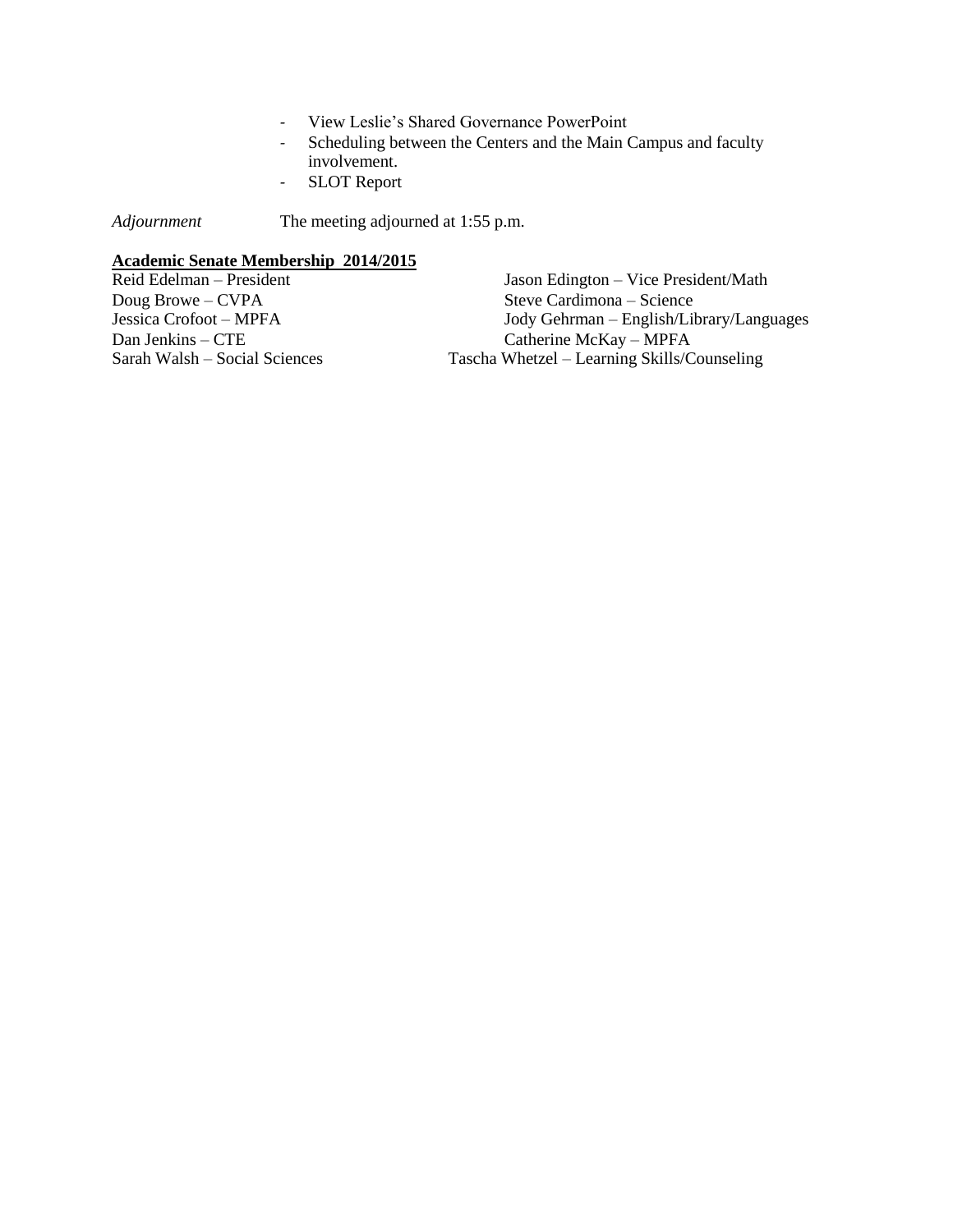# **PRESIDENT'S REPORT, for 11/6/14 AS Meeting**

Respectfully submitted by Reid Edelman, Academic Senate President, 10/29/14

## **Institutional Effectiveness Committee Meeting 10/20/14**

- 1. Survey on Fall 2014 Planning Retreat
- 2. Review of Committee Structure & Handbook Review process. Discussion of committee structure and how to assess planning process and planning committees from perspective of clearly showing process and effectiveness from an outside perspective.

Task of this committee is to assess planning process, not to get bogged down in details of committee handbook and committee review. These are sub-goals.

Discussion of relationship of planning and shared governance: Accreditation asked us to review processes for both. They are related, but not synonymous. Institutional planning is done through a shared governance process, but there are other decisions as well that are not planning, but also require shared governance. An example is hiring committees. These committees are also subject to shared governance, but they are not planning committees.

## **PBC 10/21/14**

1. **Multi-Year Budget Projections:** Eileen presented 5-year projections which she presented to the BOT at their recent BOT Workshop. 2014-15 adopted budget includes transfer of \$500,000 from health fund plus \$180,000 from reserve. These are one-time sources, hence the current budget problem.

Projections include an assumption of %5 increase in health costs each year, as well as planned increases in STRS and PERS employer contribution rates. Total over 6 years out is 1.8 million increase in expenditures.

PG & E subsidies have ended for solar field, yet debt service continues. In 2021, debt service will end, and approximately \$350,000 will drop to general fund from energy savings.

For 15/16, \$1.125 million will be needed either in cost reductions or increased FTES funding. 5 year projection shows these deficits increasing annually to \$3.5 million in 2020/21.

## Variables:

State economy, State budget. Enrollment, Fort Bragg, Affordable Care Act, Health Benefits Potential Solutions:

Restore enrollments, control health costs, operational efficiencies.

Arturo encouraged us to look at other options for funding given that the status quo does not look good. We lose enrollment in good fiscal times and lose State funding in bad fiscal times. Possible solutions per Arturo: Instruction Service Agreements and Foreign enrollment and / or other external funding opportunities.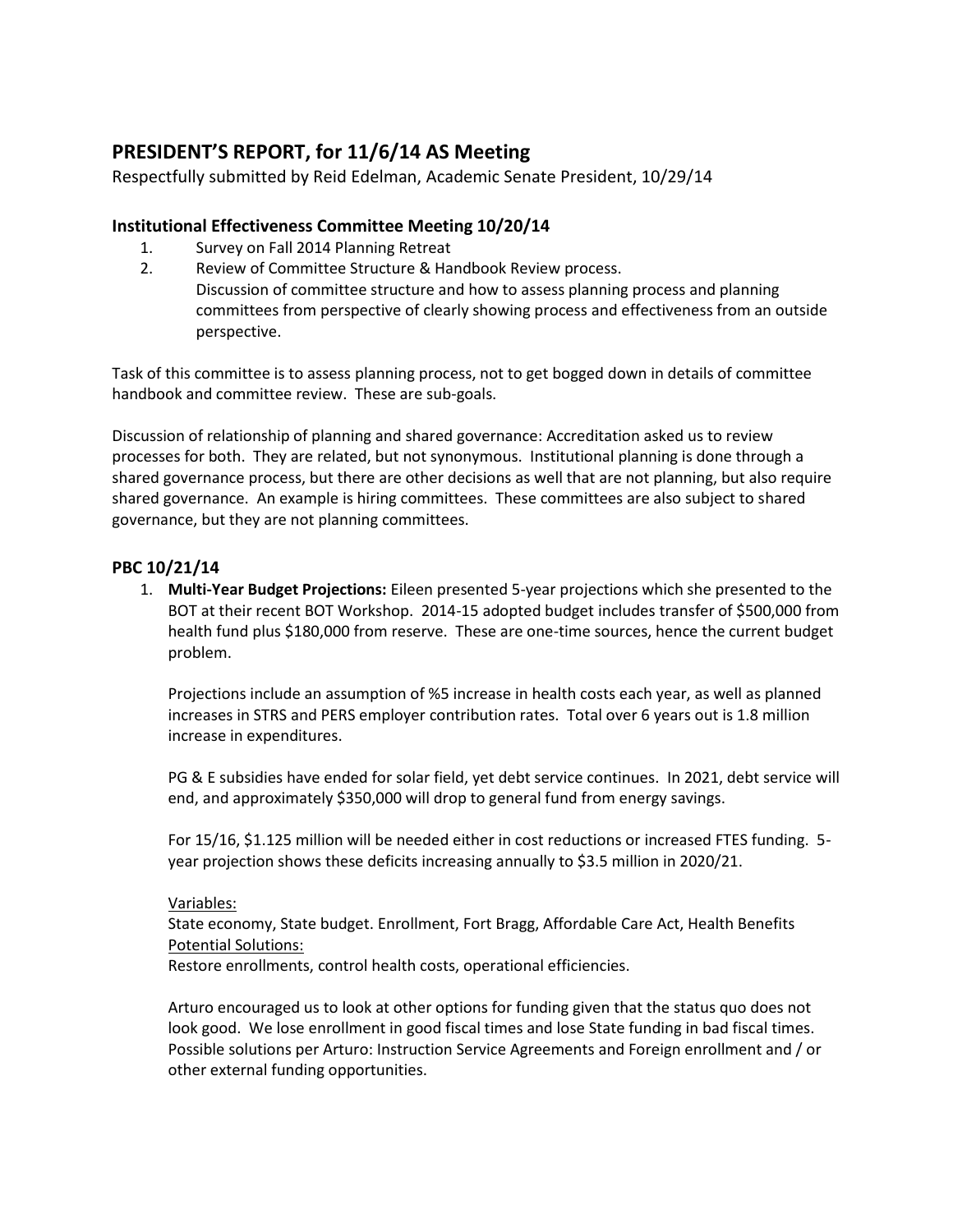Phil asked if there is likelihood that State will fund additional S to cover increased retirement coats. Eileen responded that there will be some COLA in coming years, but he question is how much?

## **2. Fort Bragg Update:**

Eileen presented draft preliminary fiscal projections on Fort Bragg. She emphasized that this report is a draft from 5 months ago and still a very early draft. She hopes to develop this in next few months with input from all staff. Eileen invites feedback from all concerned.

Jason asked about whether or not MC will be committed to Fort Bragg once substantive change document is submitted. Arturo responded that from the perspective of the Chancellor's Office and College of the Redwoods, there would be no long term commitment. From the perspective of ACCJC, we would need to do an second substantive change document if we were to change direction and pull out (just at CR is doing now). Arturo will confirm this from a legal perspective. He also emphasized that there is no commitment until the proposal has been approved by both College BOTs.

Interim agreement with CR for Spring 2015 has been approved by our BOT.

- 3. **Accreditation Update:** Arturo reported (via Arturo) on status of follow-up report. Plan to have report come to PBC on February 17, with extra date scheduled for March if needed.
- 4. **Program Review:** Arturo also reported on this on Virginia's behalf. An additional Program Review workshop has been scheduled. Committee chairs will receive pertinent Program Review sections in early November.
- 5. **Strategic Planning Process:** Minerva reported on yesterday's meeting on meeting on Institutional Effectiveness Committee. She also reported on instrument to input goals and objectives of each committee. Accreditation recommendations included review of Strategic Planning Process as well as Shared Governance. We discussed whether these areas are closely related enough to be addressed together. There are some areas of Shared Governance that are not part of Strategic Planning. If we bundle these two items, we will also need to identify aspects of Shared Governance that are not part of planning and must be addressed as well.
- 6. **Point Arena Field Station Update:** I presented an update on the PA Ad Hoc Committee recommendation to the BOT. The BOT will vote on this on Nov. 5.

## **Pre Plenary Area B Meeting 10/24/14**

Jason and I attended the Area B State Senate meeting at Los Medanos College. Meeting materials are available at **[http://asccc.org/content/area-b-meeting.](http://asccc.org/content/area-b-meeting)** Of special interest is a statewide award (The Hayward Award) for which we can nominate one part-time faculty member this year. Nominees should be sent to me for review and consideration. Information on this award can be viewed at: [http://www.asccc.org/events/hayward-award-0.](http://www.asccc.org/events/hayward-award-0)

## **Committee Chairs Meeting 10/27/14**

- I. Ginna shared information / approach from Cuesta College:
	- 1. standard template for committee agendas & minutes to uniformly address accreditation recommendations
	- 2. Matrix of committees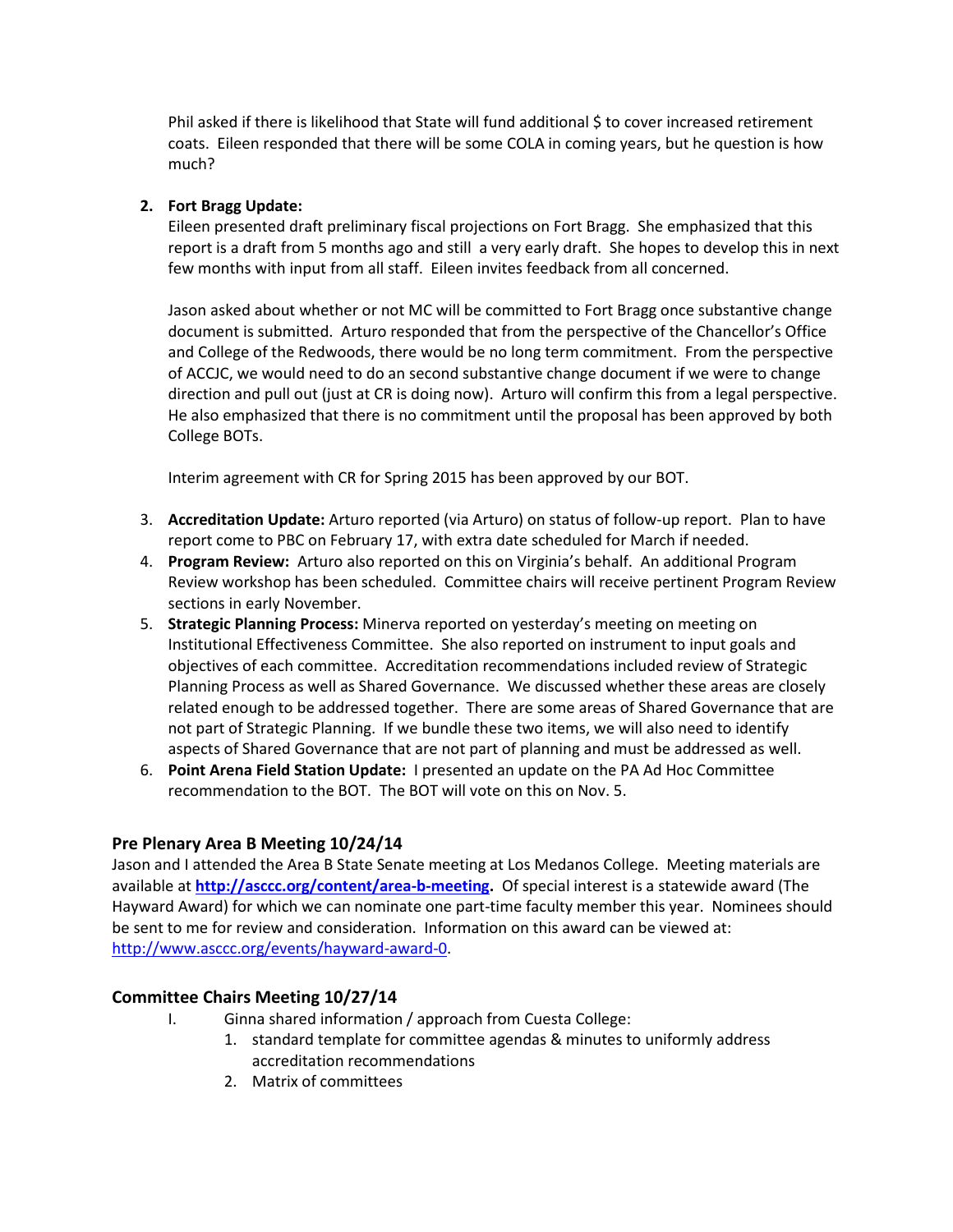- II. Minerva presented new committee description form for electronically collecting committee information for committee handbook. Information would get sent directly to Minerva for inputting into a database.
- III. Discussion of committee handbook and how to organize committees. Also, how to recognize service from people serving on ad hoc committees (hiring, tenure…

## **EAP Meeting 10/28/14**

- I. The committee worked in sub-groups on revisions to the Educational Master Plan document due in December.
- II. We discussed a process for EAP to read Program Review documents. EAP will read all program reviews that are on the "Part II" cycle for this year. Each Program Review scheduled for reading will be assigned to a team of 2-3 EAP Committee members who will each read and summarize each document assigned to their team.